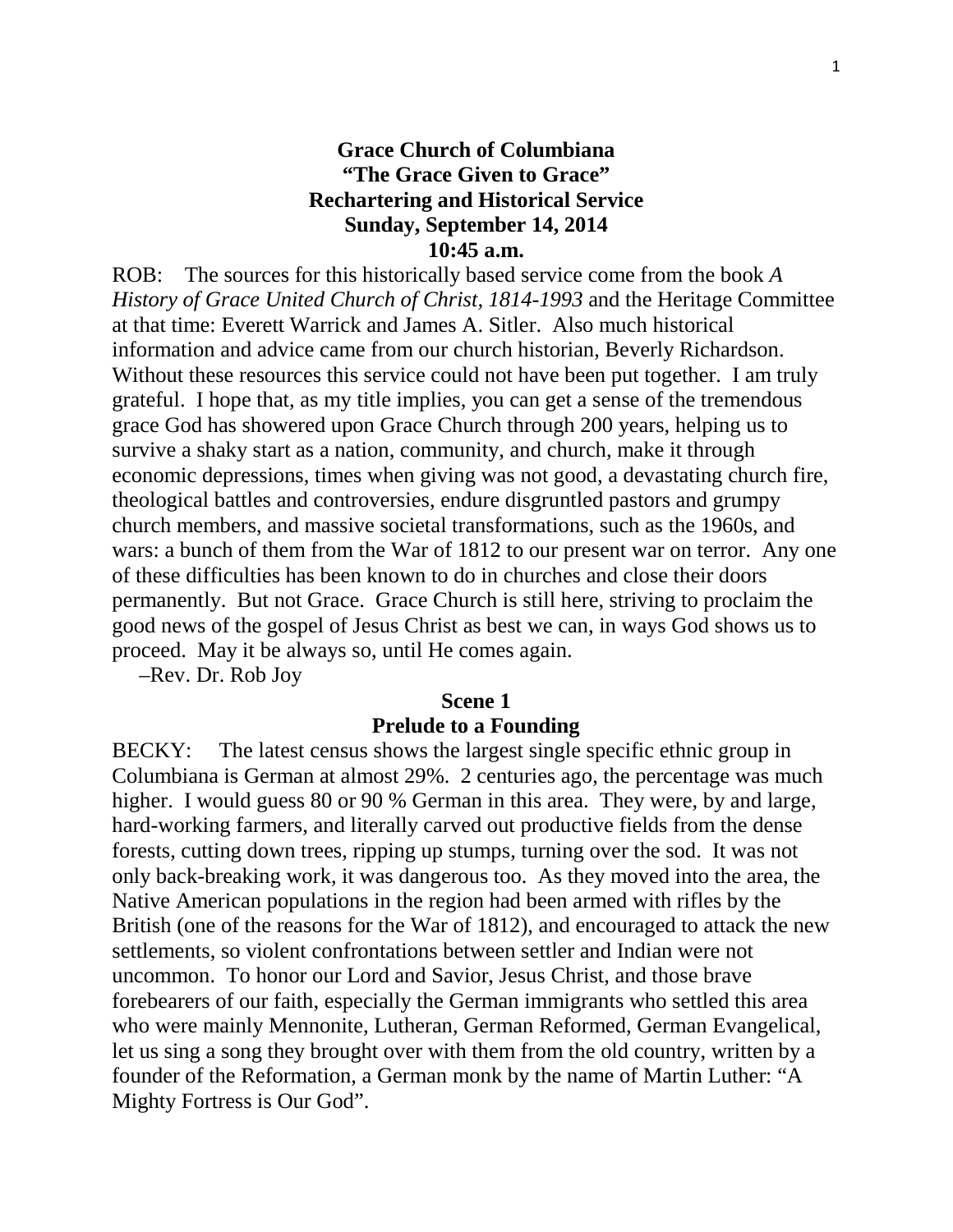#### **\*Hymn: "A Mighty Fortess Is Our God"**

(Pic of a wagon, or horse and plow while singing) (Pic of Washington burning)

 Most of us know by now that Grace Church was founded just eleven days before Washington was burned by the British in the War of 1812. What a horrible time it was for our young nation. What a brave time to start a new community and found a church!

(Pic of Key onboard watching flag)

 A lawyer, Francis Scott Key, wrote the Star Spangled Banner while trying to negotiate the exchange of American and British prisoners of war. He was on a British warship and was kept there during the shelling of Fort McHenry, which was more a settlement with families, than a military outpost filled with only soldiers. Key asked the British commander to stop the brutal shelling, which was scheduled to last all night if need be, until they surrendered or the fort was rubble. The commander assured Key that the occupants knew that they could simply lower the flag and surrender and the shelling would stop immediately. Throughout the night, the American prisoners on board the British vessel, kept locked up in cells below deck, kept calling out to Key "Was the flag still flying? Is it still there?" Even through the darkness of the night, Key could now and again see the flag through the glare of the rockets and the bombs' bright flashes as they exploded over the fort. Periodically, Key would report to the prisoners that the flag indeed, was still waving. With the dawn, the first light showed the flag, shredded and filled with holes from shell and shot, still waving proudly, although the flagpole was damaged and canted at an angle, the flag still waved. The fort did not surrender.

Stand and sing both verses of

**\*National Anthem: "The Star Spangled Banner"**

# **Scene 2 The Founding: Pioneers of the Faith (August 13, 1814)**

(Pic of the Rev. J. P. Mahnenschmidt)

The Rev. John Peter Mahnenschmidt:

MARK: I appreciate all of you coming to this meeting at this log tavern on the town square, where we have been meeting for the past year and have had catechistic instruction in order to lead lives that bring glory to our Heavenly Father and honor to our Lord and Savior, Jesus Christ. We pray that what we do today will make Columbiana, our young town, a Christian community, ordered by Christian principles and morals, a place of peace and prosperity for all who will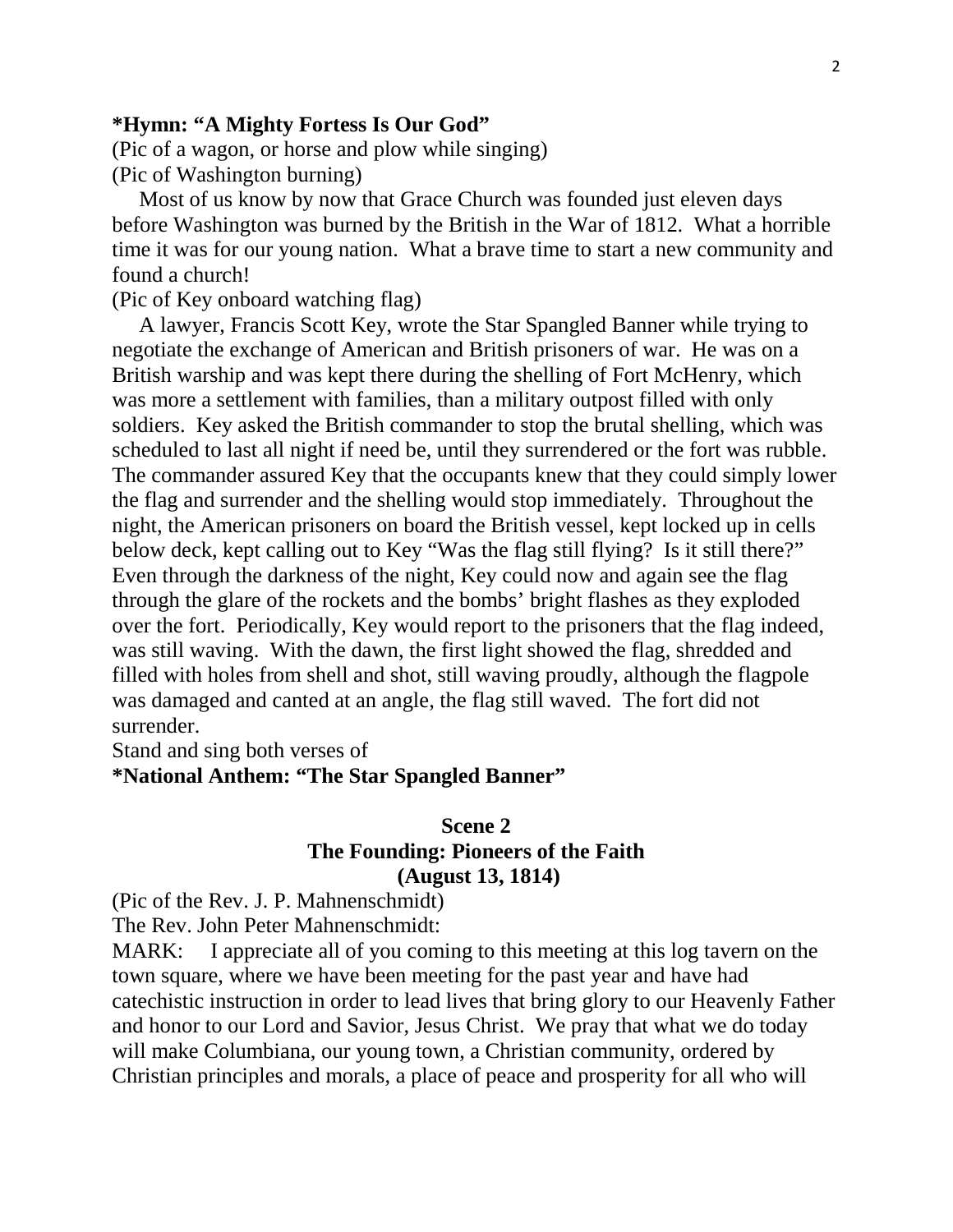come to live here in the decades and centuries to come, indeed until Christ returns in glory and his kingdom in heaven becomes in fullness, a kingdom on earth.

 The founder of Columbiana, our good friend Joshua Dixon, as you know, in his wisdom, has set aside land at the Northeast corner of South Main Street and Pittsburgh as a place to construct a School and Meeting House for the benefit of the community, for the education of children, and for the advancement of the gospel. This being a splendid opportunity, our joyous task today is to found a School and Meeting House Society, to administrate, maintain, and enlarge in mission and effectiveness this new endeavor, into perpetuity.

 Here, as written, are the Articles of Association of the School and Meeting House Society of Columbiana, Ohio, this day, August 13, 1814. After I read them, any who agree to these articles are invited to come and sign your name and become a charter member of this association. I pray, all here, would do so, for this association will need strong support from our young community.

 **On this day, August 13, in the year of our Lord, 1814, we hereby do ordain and establish this School and Meeting House Society of Columbiana, Ohio.** 

 **To promote adequate oversight and governance, there shall be elected annually, three trustees, a secretary, and a treasurer.**

 **In our gatherings, to promote peace, these conditions of fellowship are required:**

- **1.) A practical conformity to the principles of impartial equity.**
- **2.) Every member shall be considered as possessing in himself an original and inalienable right to believe and worship God as his own conscience may dictate without being called into question by any other member.**
- **3.) It is allowed that any licensed preacher who preaches the gospel in purity, to preach in the above said meeting house if he made application to the trustees, and should it happen that application should be made by two preachers in one day, let one preach in the forenoon and the other in the afternoon so that none may meet with disappointment.**

Would those willing to commit to this School and Meeting House Society, as charter members, please come forward now and sign your name? **(Judy plays something moving or patriotic, or old hymns while folks sign.)**

(After all have signed who want to sign, Rev. Mahnenschmidt is seated.)

## **Scene 3**

# **The Anxious Bench Controversy: New Measures or Old Standards?**

DINAH: This was a very controversial and conflicted time in our church's history. It was so controversial the church was closed for a year, reopened and then closed again for a time. All because of a new revival and the methods they used and the theology they espoused.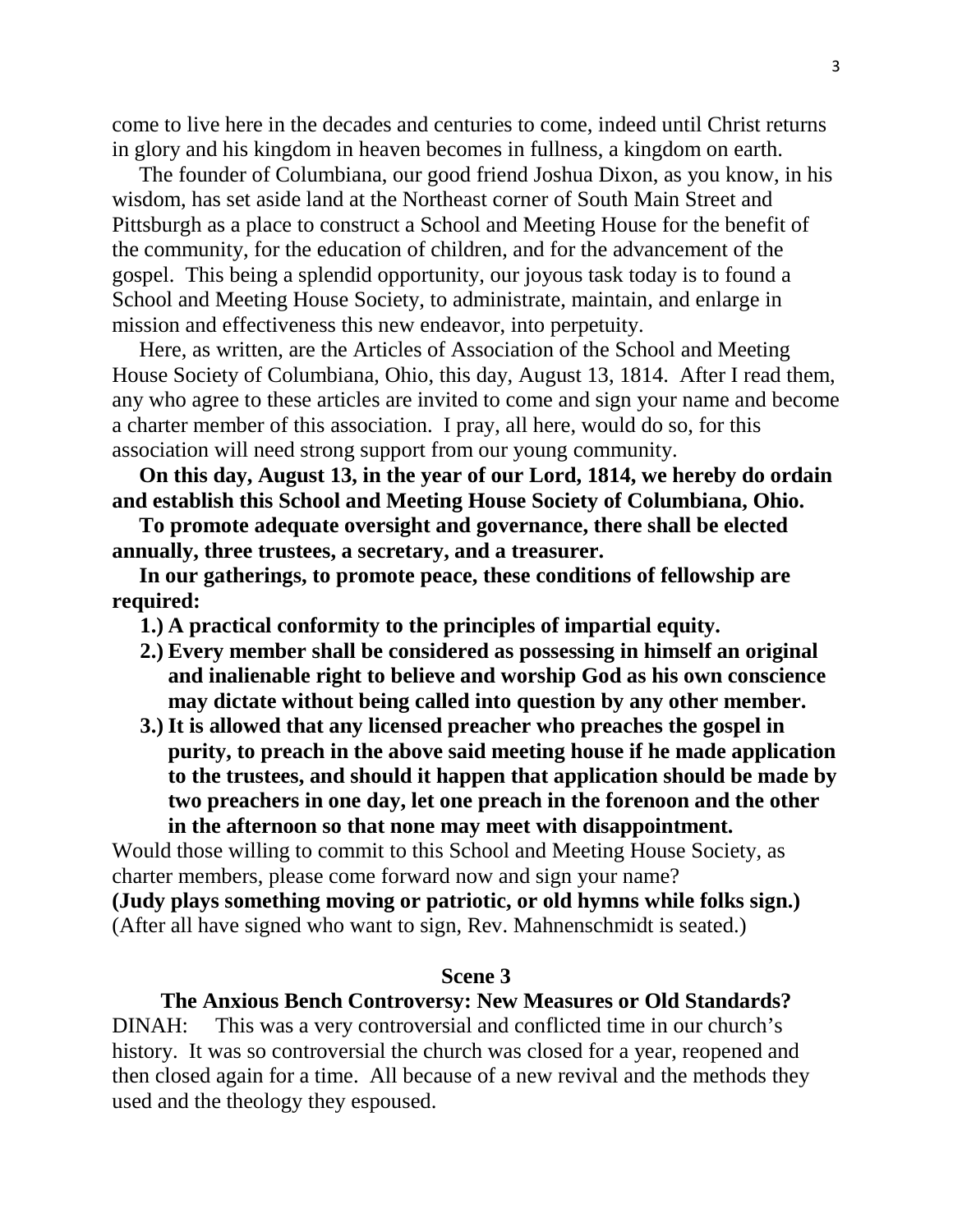The German Reformed Church had planted churches all over the new frontier stretching from New York to Ohio and Indiana and east to North Carolina. The hard working farmers, many of whom were ethnically German, seemed to gravitate to this denomination. Many of the services were in German and very traditional: hymn singing, scripture readings, prayers, preaching, communion, baptism, confirmation for those new to the faith, steeped in studying the Bible and reciting the Heidelberg Catechism. That was the way most people experienced God, was in the middle of doing those things, those regular spiritual practices. (pic of Finney)

 Into this stable arena, Charles Finney came. He was a lawyer, but quit that to preach. He quickly came up with a number of techniques to assist with the results of the revival meetings he ran. If these techniques were followed, many more folks came forward and were converted on the spot, usually with great emotion. The New Measures were: fervent, protracted, emotional singing, led a by a singing group down front. A pungent, fiery sermon was delivered, then the revivalist preacher would call down front any who wanted to be saved, to come forward and sit in the "anxious bench." The preacher would then lead the congregation in a public prayer for the conversion of those sitting on the anxious bench. To say there was a little pressure on those who came down front to be converted, was putting it mildly. Then, for those who did not openly commit to conversion during the service, there was a protracted service after the regular service. There the unconverted were urged (one might say harassed and harangued) to not delay because of the "awful consequences of procrastination!"

#### **Choir: "Clap Your Hands and Sing Alleluia"**

 It was a battle between the revivalists who spoke in English, advocated having an emotional faith, appealed to the young, and emphasized that one can choose to be saved of one's own accord, and the established Reformed preachers, who often still did the service in German, emphasized traditional faith practices and appealed to the older generation, and advocated the belief that God saves you by grace alone. Because of the controversy, Rev. Sonnedecker resigned, the church was closed for a year, started again and closed again for a few years. (pic of Nevin)

 Finally the Rev. John Nevin, a graduate of Princeton Seminary and professor at Western Theological Seminary in Pittsburgh, published in 1843 a theological circular entitled: *The Anxious Bench: A Tract for Our Times*. Because of the influence of that circular the practice of the New Measures slowly dissipated and the Reformed Church retreated from highly emotional revivals to experiencing revival with God in the standard practices of the faith: worship, prayer, singing, Bible reading, communion, baptism, confirmation. And people did experience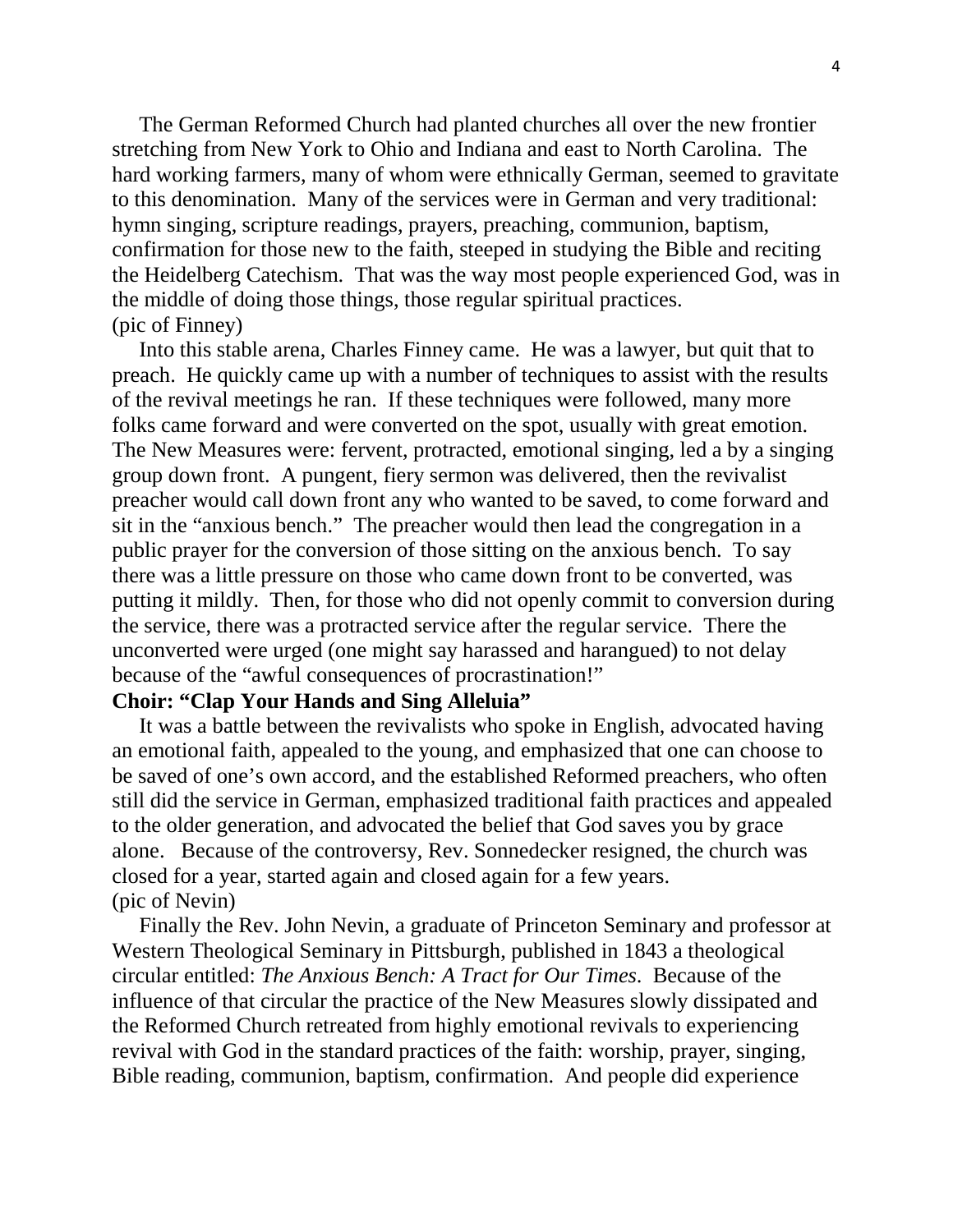emotional revival, even when doing the common practices of the faith, such was the spirit of the times.

 After a final time of internal strife and problems that caused the church to be closed intermittently in the late 1940s and early 1850s, the Reformed Church in Columbiana was finally firmly reestablished in1855 by the Rev. Carl Lienakemper, (pic of Lienakemper)

with a more cohesive theological unity than it had experienced in 30 years.

# **Hymn: (The Church's One Foundation, 1864)**

# **Scene 4**

# **The Reinhart Renaissance**

SAM: In 1860, Jerusalem Church (which was what we were called then) started a time of renewal under a dynamic and energetic minister by the name of James Reinhart.

(pic of Reinhart)

It was the first time, in many years, that Columbiana had a minister living within the city limits. Previously, many pastors had a multipoint charge and lived away from Columbiana. The church grew steadily in membership and giving throughout Reinhart's nine year term as pastor.

 Of course during this time the bloodbath of the Civil War raged and tore our country apart, literally it was brother versus brother on the battlefield, and former friends and classmates from West Point faced off and charged their brigades at each other. Finally, after four brutal years, the war ended.

#### **\*Hymn: #416 Mine Eyes Have Seen the Glory, all verses**

(pic of Lincoln's assassination)

President Lincoln was assassinated, our first president to meet his end this way and the nation was plunged into turmoil and grief, not only from the loss of the President, but over the unspeakable horror of the Civil War. After several years of deep grief, the country was able to start moving forward again. The mood brightened and the stage was set for new adventures.

 In 1867, the church made an important positive decision. The Lutheran Church, which had been sharing the facility at Pittsburgh and Main decided to construct their own church building farther south on Main. They sold their interest in the original building, shared with the Reformed Congregation since 1822, to the Reformed people and took the name "Jerusalem" with them. It was a time when both congregations were growing and it does not take much conjecture to conclude they rubbed elbows for the limited space in the church building often. Rev. Reinhart succeeded in convincing the now named "Grace Reformed Church" to build a new brick building on the original site. It also still served as a school house for the community.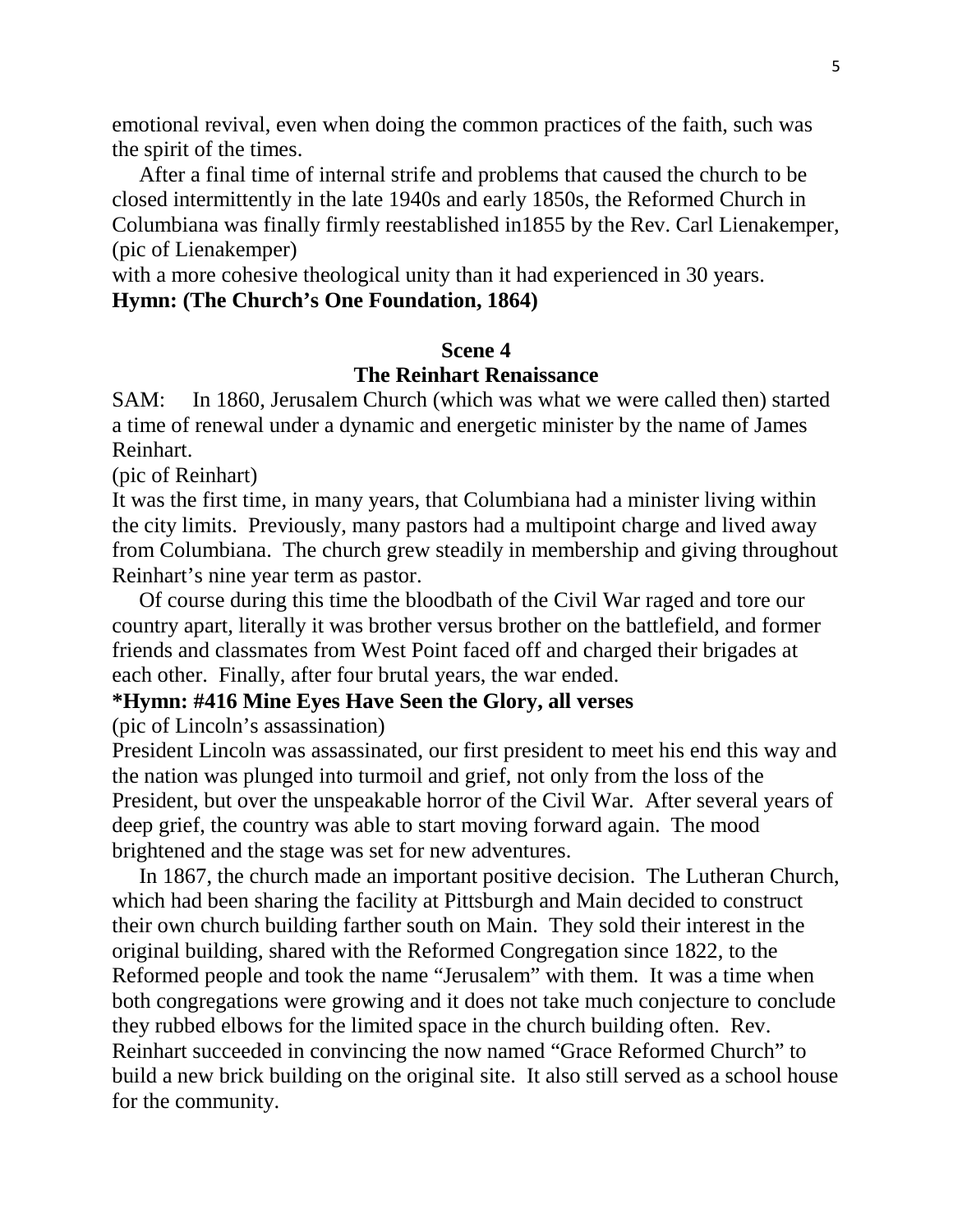(pic of structure at that time) **Hymn: #702 I Love Thy Kingdom, Lord**

#### **Scene 5**

# **A Time of Rapid Growth: The Bomberger Explosion**

BRENDA: The 1870s were a difficult time in the area for churches and they often joined ranks for survival, sharing resources, including pastors.

(pic of Rev. Hilbish)

In 1870 Rev. Henry Hilbish came to take the three point charge of Mount Olivet in North Lima, Paradise Church in New Buffalo, and Grace Reformed Church. (pic of Rev. John Kendig)

He resigned in 1872, and Rev. John Kendig became pastor of Grace. For six years, it was a time of stability and modest growth. When he resigned in 1878 the congregation had grown from 147 to 168.

(pic of Rev. Spangler)

Rev. Henry Spangler came and served two years and the by the time he resigned in 1880 the congregation had again grown, this time to 192 members, beginning to approach the number of our present membership.

 Our country and town were growing. Ideas and inventions flourished. Alexander Graham Bell had just invented the telephone in 1876. Thomas Edison invented the phonograph in 1877 and light bulb in 1879. It was time of innovation and growth. Everything was popping and Grace Church was getting set to pop as well.

(pic of Dr. Bomberger)

The stage was set for the ministry of the Rev. Dr. J. H. Bomberger who pastored from 1880-1897, a run of 17 years, one of the longest terms of service for pastors Grace has ever had. Columbiana's population grew, and as people came, they also joined the Grace Reformed Church, taking advantage of the inspiring worship, Sunday School, and many social groups starting to form in the 60 year old church. Forming groups was one way of growing a church back then, and Dr. Bomberger knew this and encouraged their formation. These groups included: the Women's Missionary Society, the Ladies Aid Society, and the Brotherhood of Andrew and Philip for the men. To cope with the exploding congregation the sanctuary was enlarged in 1895 and at the same time the first electrical service was installed. **Hymn: Bringing In the Sheaves (see insert)**

 In 1880, a new bell was procured for the bell tower. The bell rang on Sundays, calling people to worship and it rang calling children to school on Sundays as well, where they learned reading, writing, and arithmetic, before the advent of regular Christian education and the public schools we know today. For a hundred and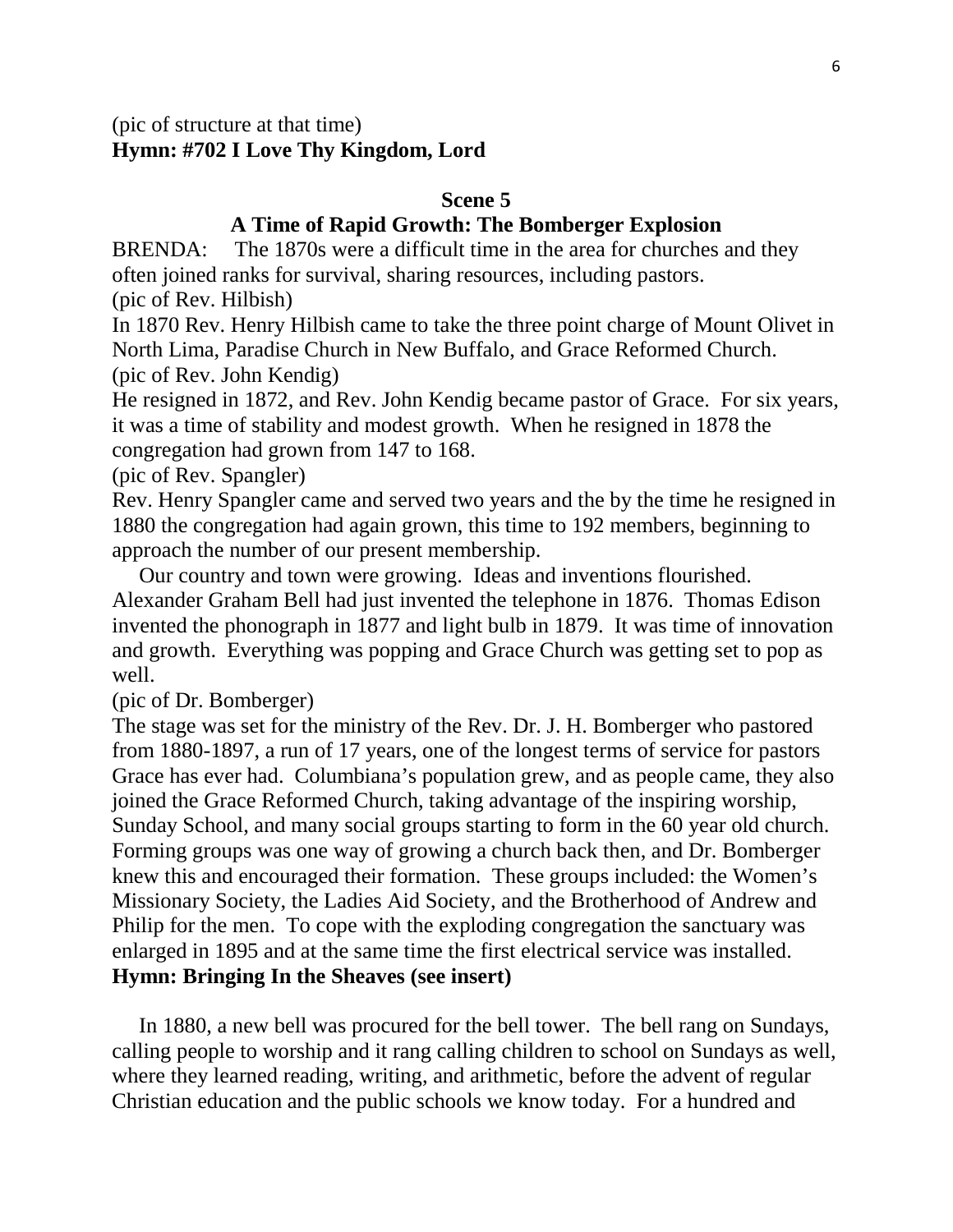twenty seven years the Grace Church bell has rung calling the faithful to worship and tolling at the funeral of a loved one. By the time Dr. Bomberger had resigned in 1897, Grace Reformed Church membership had exploded in seventeen years from 158 to 402, a rate of growth not seen before or since of over 250%. One thing for us modern Christians of Grace Church to consider: would we be willing to do what was necessary to try to have a 250% growth rate? Would we fight against it if we saw that many new people we did not know coming into the church and the pew we usually sat in used by different folks every week? How familiar do we like things in our church? These are things to think about. Yet we remember that Jesus said, "Whosoever will may come," and that it is our sacred responsibility to welcome all with the love of Christ.

(CHRIS rings bell)

## **Hymn: Come to the Church in the Wildwood (see insert)**

## **Scene 6**

# **When Everything Changes: Chaos at the Turn of the Century**

BETH: Dr. Bomberger had taken Grace Reformed Church to a pinnacle of success as a church fellowship in a fast growing town. The sky was the limit, or so it seemed. But, as in all things, there is often a cycle to life, and a church's life is no different. Grace entered a time of chaos around the time of the turning of the century. So in a span of 11 years, from 1897 to 1908, counting the end of Dr. Bomberger's pastorate to the start of Rev. Yenser's pastorate, Grace Church had a rapid succession of six pastors.

(pic of Dr. Bomberger) Dr. Bomberger finished his work here in 1897.

(pic of Rev. Casselman) The Rev. Arthur V. Casselman served from 1898-1902.

(pic of Rev. Cromer) The Rev. Frederick Cromer pastored from 1902-1904.

(pic of Rev. Wettach) The Rev. E. D. Wettach was the Grace Church minister from 1904-1905.

(pic of Rev. Welsh) The Rev. George W. Welsh served from 1905-1907. (pic of Rev. Yenser) The Rev. William Yenser, who finally gave some stability to the role of pastor of Grace by serving for eleven years from 1908-1917. In between these pastors, there were also interim pastors, sometimes several between called pastors, as some only served a few months, then were gone.

 Despite all this pastoral instability, the congregation and the pastors kept trying to march onward and make progress in promoting the gospel, as best they knew how.

 Showing courage, when no other would, Grace Church was the first church of the Reformed denomination to sponsor a mission to China and did so, proposing the new mission to the Ohio Synod, and when they seemed hesitant to support it, Grace Church volunteered to fund the entire venture itself starting in 1900. Which,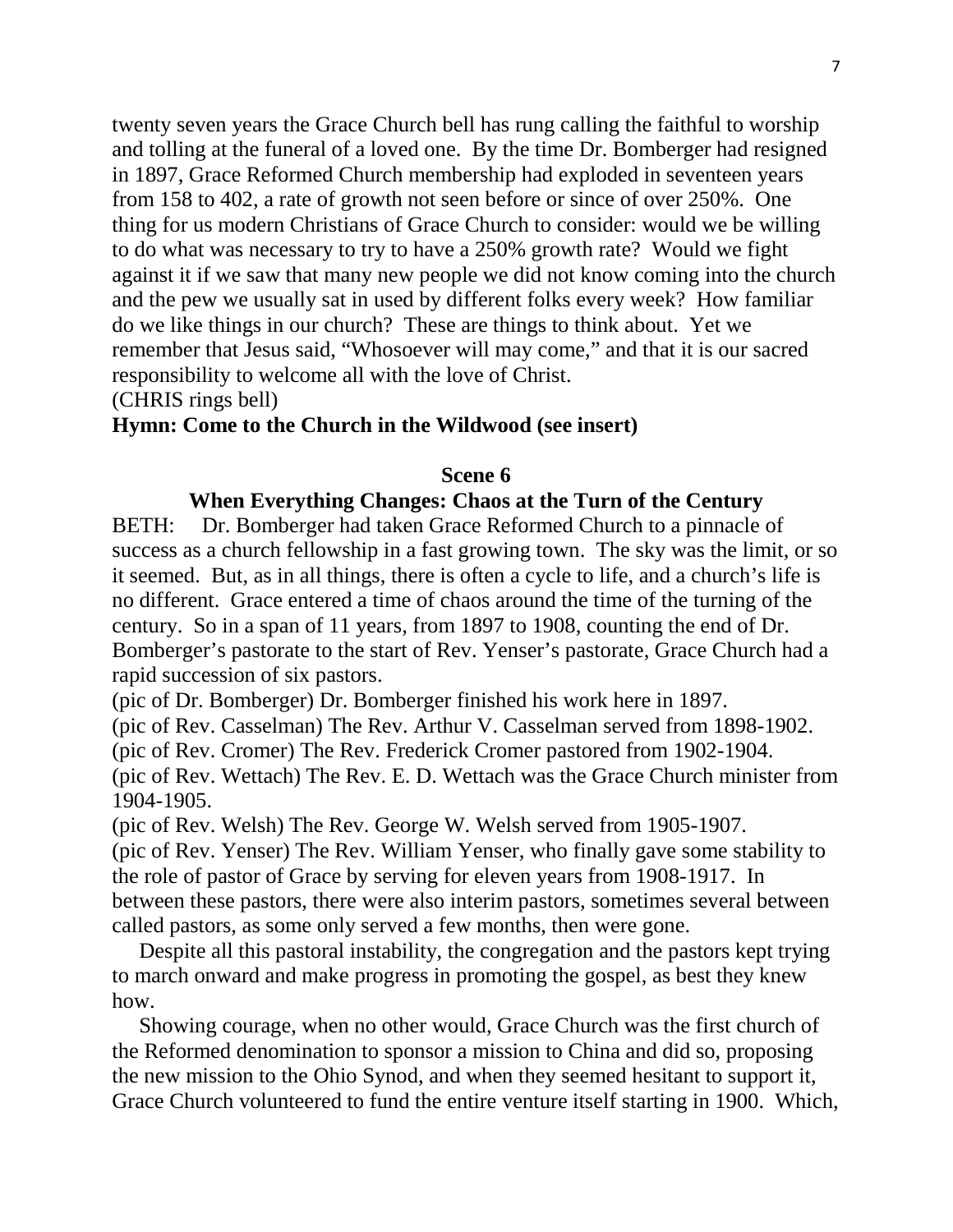of course, met with great approval by the Synod. Rev. Cromer was first sent, but there were problems from the start and he was replaced by the Rev. Reimert the next year. Unfortunately for him, it was the exact time of the Boxer Rebellion. The ruler of China, the Empress Dowager, on June 18<sup>th</sup> 1900, ordered that all foreigners be killed. The Boxers took this charge very seriously and a slaughter of hundreds of foreign missionaries and their entire families ensued, men, women, children. Rev. Reimert has the distinction of being the first martyr of the new Reformed mission and of Grace Church, as he was trying to protect an orphanage in Huping from a bandit and was shot in the process. Despite that considerable setback and tragedy, the mission continued until 1934 when all missionaries were summarily ejected from the country by the Communists. About 50 years later, Grace Church supported for a time, a new missionary to China, Mr. Keylor.

 To honor and remember Rev. Reimert and all martyrs of the Christian Church, let us pray silently as we remember the sacrifices of those who gave their lives so that others might believe in the One who gives life, Jesus Christ, our Lord. Let us indeed remember all our ancestors and loved ones, who have witnessed by their lives and by their deaths, the grace and love of God. (short period of silence) **Hymn: Be Still, My Soul #530)**

(after the hymn, pic of the burned church)

 Almost as if to top off the turmoil of this time, the church had a devastating fire on March  $12<sup>th</sup>$ , 1907, that was caused from an electrical surge from the city power supply, which in the early days was not regulated adequately, so brown outs and surges were common. The result of the fire was that the sanctuary needed rebuilt, with a new roof and stained glass, and the organ repaired from water damage. Despite the loss, the congregation pooled their resources and the sanctuary was renovated and the organ rededicated in June of 1908, just over a year later. (pic of renovated church)

 Nationally, it was a time of great change as well. President McKinley was elected in 1897 but assassinated on September 14, 1901, one hundred thirteen years ago today. Henry Ford founded Ford Motor Company in 1903 and the Wright Brothers flew at Kitty Hawk that same year. Beloved native son of Grace Church, Harvey Firestone, invented the "dismountable rim with a rubber wheel" and so made the first spare tire in 1907, something we take for granted now. Also in 1907 the Knickerbocker Trust failed and stocks crashed. So, it was a time of innovation, adventure, success and sometimes great failure and tragedy in our nation and church.

 Perhaps symbolizing the chaos of that time, a letter to the congregation from one of the short-term pastors, the Rev. George Welsh, says a lot about the financial volatility of that time, and that either the church *had no money* to pay him after the church fire and the stock failure that effected the entire country, and possibly the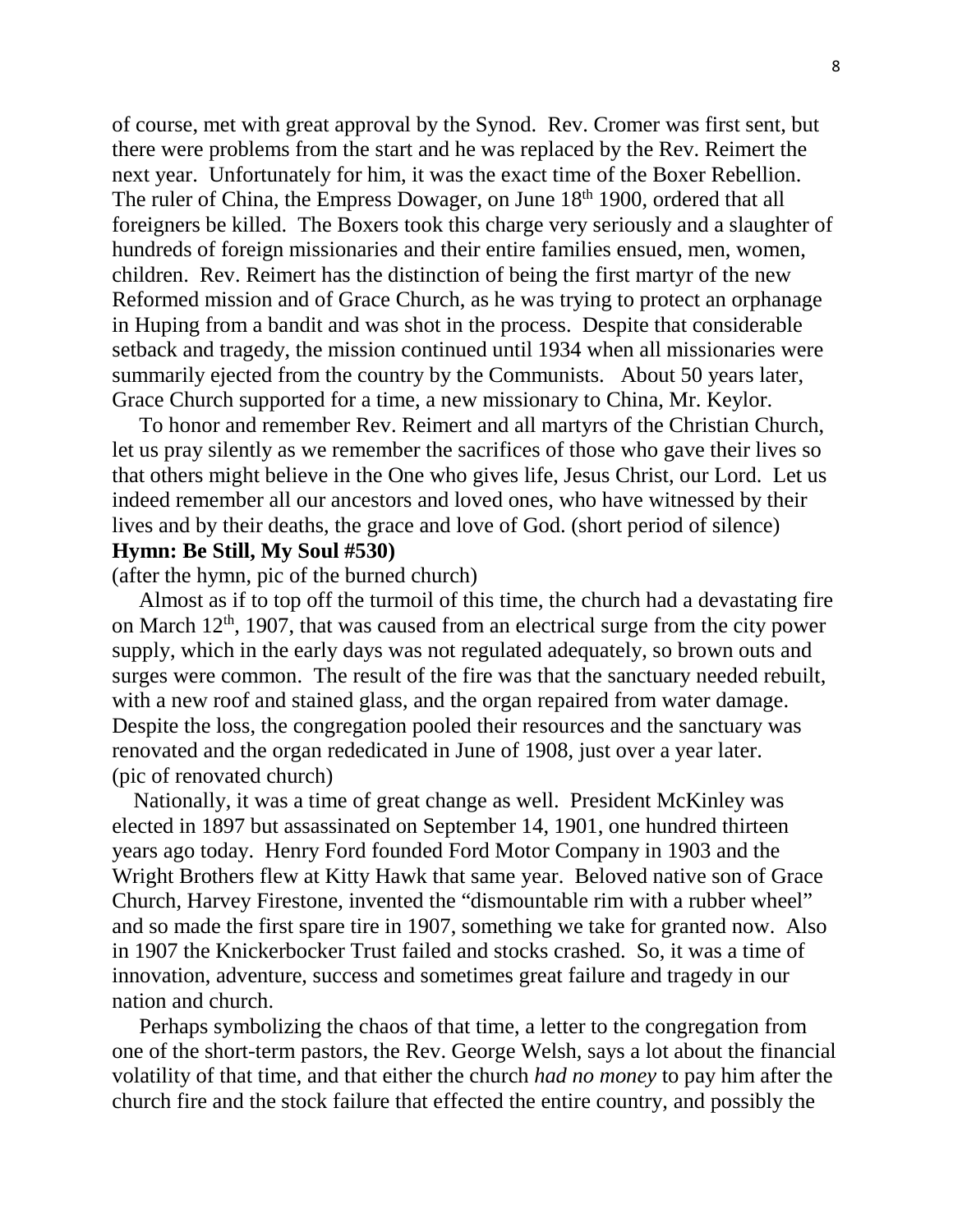giving of some of the church members, either that, *or they didn't want to pay him*. Hear what he has to say as he makes a report. Do you hear sour grapes, or just a grinding noise?

JACK: "Grace Congregation: 414 members, children 120. June 6, 1906, Rev. Frederick Cromer married to Miss Mary Halverstadt. The groom was a former pastor of Grace. *The present pastor was not invited.* September 22, Street Fair, about 6000 people in town. (The report of 1907.) Mainly because of sickness of my mother and brother, Mother Welsh and I went to York, Pennsylvania. Where my father had a grocery store and that it was agreed that I resign and come east to York and take charge of the business. Mother and children left in July. I came back to Columbiana September 1 and presented my resignation. Arrangements had been made for supplying the pulpit. *These arrangements were canceled as soon as I left town. I had no regular vacation as granted by the consistory and was the regular pastor until classis dismissed me.* (Classis was the Reformed regional denominational association). September 8, preached farewell sermon in Columbiana, and went to York, Pennsylvania, where I lived until August 1908. March 3, received notice of the meeting of the Eastern Ohio Classis to dismiss me and dissolve relations with Columbiana. *One month's salary was not paid. The month of August 1907 has never been paid.* I wish the congregation well in all its efforts for the kingdom."

# **Hymn: #708 Blest Be the Tie That Binds, 1782**

# **Scene 7**

# **Brother Can You Spare a Dime? & The Yanks Are Coming**

ALEX: As we progressed into the 1900s, the challenges came too. The "War to End All Wars," World War I, was on. In 1917, Lt. Col. Dwight D. Eisenhauer, 2nd in command of an army convoy passing through Columbiana, had the troops stay overnight at Grace in the Sunday School rooms. All were fed a chicken dinner by the ladies of Grace.

 The Rev. Theodore Wright pastored Grace from 1917-1921. Because of the necessity of being mobil, the church bought him a Model T. He was not a very good driver. He wanted to drive the ladies to their aid society meetings, but no one would ride with him. He was known to go the same speed on turns as straight aways, and often tipped the car over. Then he had to round up a few men from the church. They would set it back up and he would be on his way. (Pastor Rob note: I bet that was one beat up Model T when he was done. AND it was the last time the church ever bought a vehicle for the pastor, thanks, Ted!)

In 1919 Prohibition started, but Columbiana was a "dry" town anyway.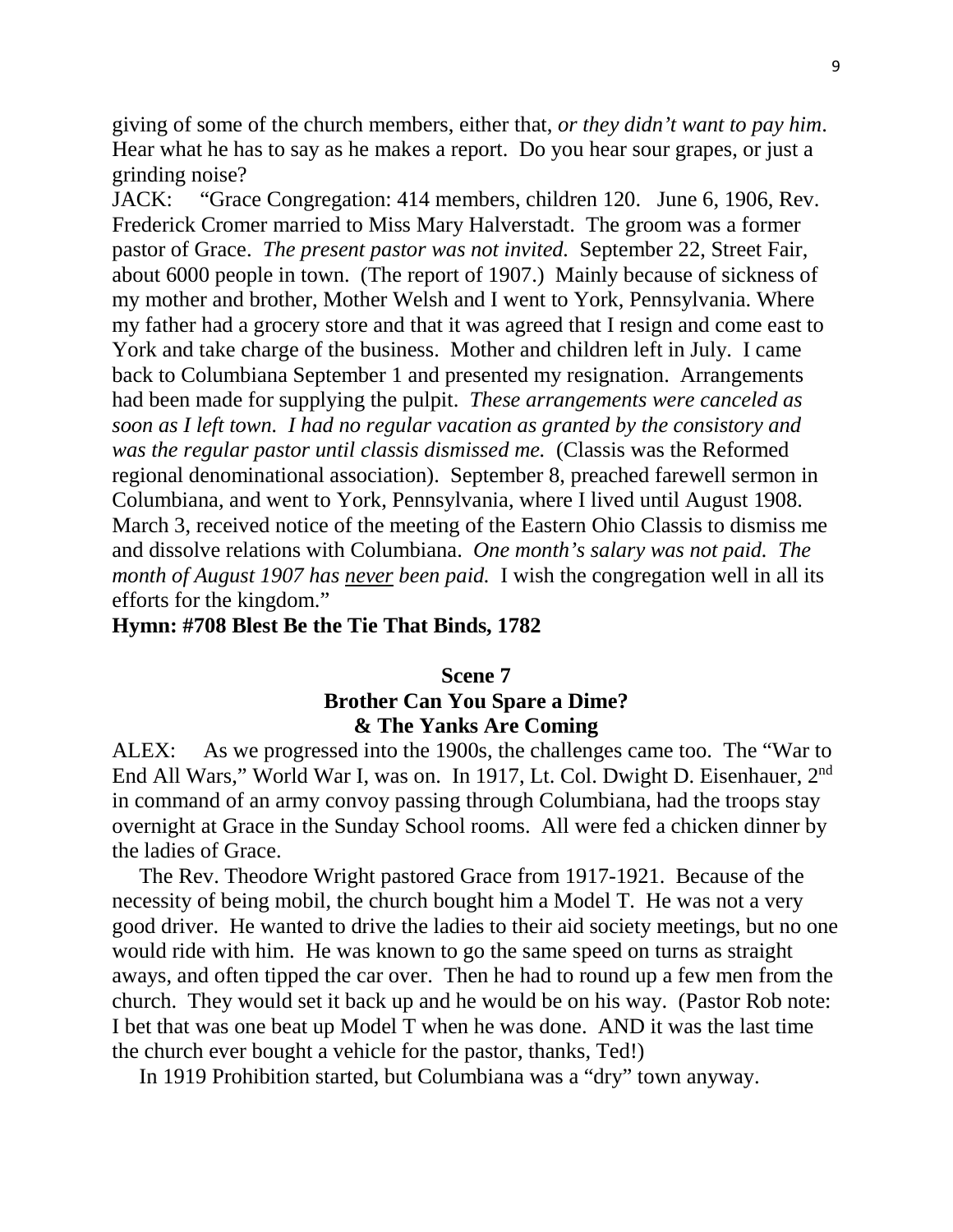The church built a parsonage in 1920, beside the church. It was NOT a good time to build as a massive depression hit the country from 1920-1921, caused by deflation after WWI. About 40% of banks failed and many companies went out of business. Unemployment skyrocketed, and in many ways, this depression was more severe than the Great Depression to come. Thankfully it only lasted a year. The Roaring Twenties came to Columbiana and from 1922-1932, the Rev. Dr. E. F. Wiest served as pastor. (A man who looked like he stepped out of the pages of the Great Gatesby.) The economy took off and things looked rosy for almost a decade.

#### **Song to be played: Brother Can You Spare a Dime?" Rudy Vallee**

 In 1929, of course, the Great Depression hit and stocks crashed and continued to go down for three years, losing 90% of their value. You would think this would devastate Grace Church, but positive things were still happening. The Board of Christian Education was formed in 1932, and the church called a fireball of a pastor to come and serve: the Rev. Stanley Fritz. He was a hard worker, a "gogetter." He helped form the Columbiana Public Library Board, and was active in the community. He seemed to always be busy with something. He made a lighted cross that still hangs in the sanctuary. He did so much, so quickly, that it seemed he burned himself out and retired early, because of failing health.

 Walter Gobrect served as pastor from 1936-1943. Positive things were happening, but in 1939 there was a budget crisis in the church. Giving was down. It caused several projects to be canceled, including buying a new church organ. It was a tough time. Let us, even today, remember that without continued generous giving by the congregation, there will always be a budget crisis and the progress of the gospel will be impaired. Let us give to God our tithes and offerings this morning.

(Offertory, usual order)

#### **Scene 8**

#### **The Nifty Fifties and the Psychedelic Sixties**

CHRIS: The Great Depression didn't end until World War II started and we were on a war-time economy. In 1947 200 shares of Firestone Tire and Rubber Company stock were donated to the church by the Harvey Firestone estate. This was the basis for our endowment today which we have used to make many special projects happen. With better economic stability for the church, there began a string of longer pastorates:

The Rev. Waldo Bartels served from 1943-51.

The Rev. Donald J. Voelm was pastor from 1951-59.

The Rev. Harold W. Thiedt served from 1960-68.

The Rev. Ernest Noll served from 1968-78.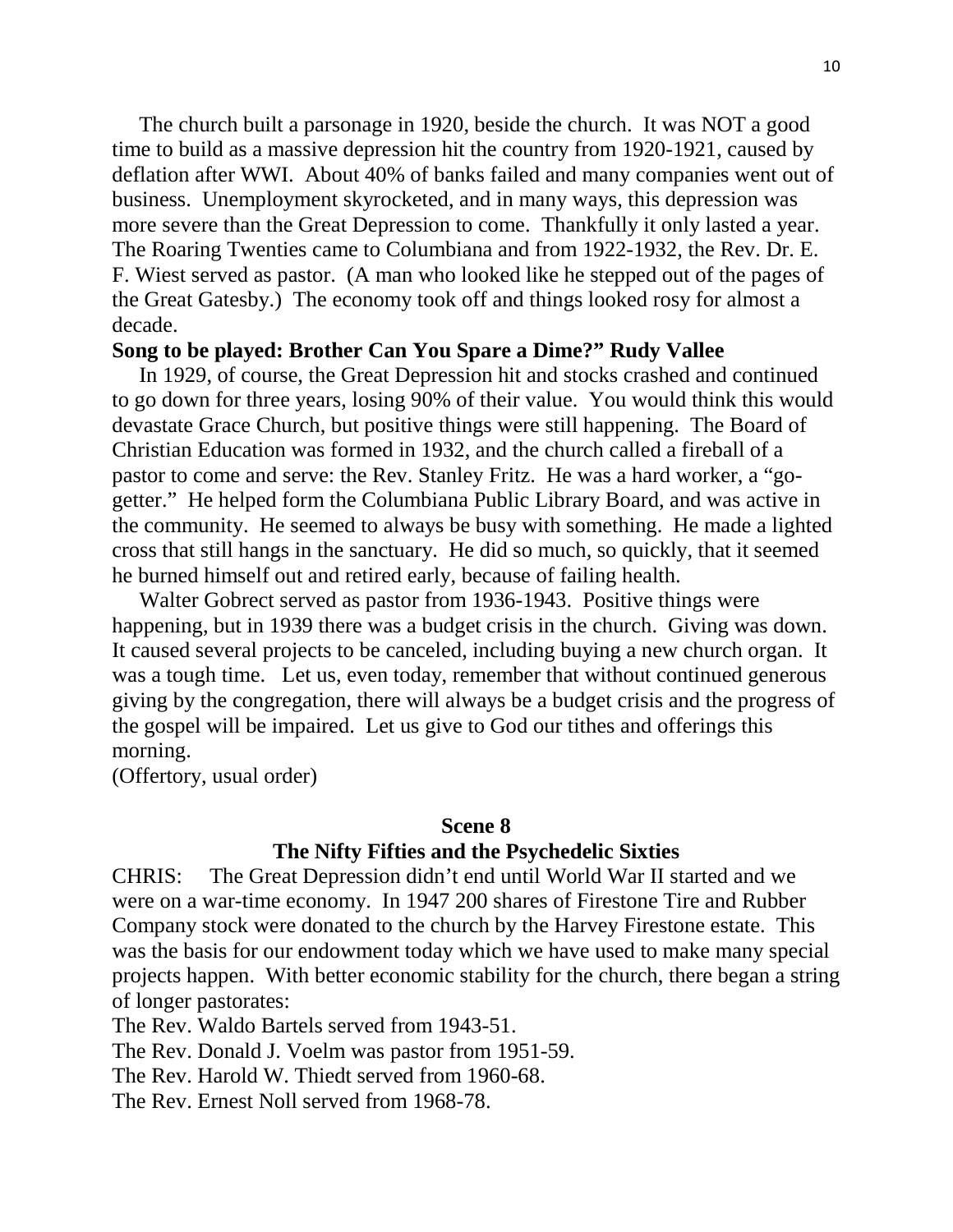The Rev. Charles R. Terrill was the pastor from 1979-1989.

The Rev. Earl Crecelius served from 1990-2002.

The Rev. Michael Boehm, was the only shorter-term pastor, serving from 2003-06. And the present pastor, the Rev. Dr. Rob Joy has served for seven years so far, from 2007 to the present.

 That's a remarkable record. That speaks not only of economic stability, but stability within the dynamics of the congregation, despite the craziness of the 1950s and 60s, despite the changes in society, in family structures, in what people wanted and expected in worship, with music and style of service. The Korean Conflict occurred from 1950-53, and Vietnam was from 1959-75, and nearly tore our country apart, socially. Then there were the assassinations of John F. Kennedy in 1963, and Martin Luther King and Bobby Kennedy in 1968. One historian said of the 60s, "It was one darn thing after another." Despite all those factors, the stability of Grace Church before, through, and during this period, was remarkable. We were a safe refuge for people seeking God during a troublesome time, and it is hoped we still are!

#### **Hymn: #710 We Are Called to Be God's People, 1973**

 The economic stability also contributed to the success of several big building projects. A Sunday School addition was completed in 1953 and another Sunday School addition was completed in 1967 with a gym, rec room and church offices and additional classrooms.

 There was a lot for which to be thankful in the 50s and 60s. One of the great hymns so frequently used in Christian worship was written at the beginning of the period of expansion in 1949. Let's stand and sing.

**\*Hymn: "How Great Thou Art" #21**.

#### **Scene 9**

# **When Everything Changes: Chaos at the Millenium**

LARRY: There are many changes and challenges to the life of Grace Church in this new millennium, yet there are some things we do, that I believe will be good for us always to do, and they remain strong.

 Music is a large part of how we connect with God. The choir has always been a part of leading the singing and worship. Thanks to all former and current choir members. (Raise your hands!) Thanks to our choir directors. From the historical booklet of 1993 we know of these directors: Harvey Rapp, Mrs. William Clendennin, Willard Ferrall, Rev. Don Voelm, Beverly Richardson, Dale Wadman, Shirley Hamm, Brenda Bradley, Judy Bott, Polly Boston, Martha Koeler, Diane Santelli, Eric Keylor, Ben Ammon, Thomas Tully, Nate Joy, and Alaina Cornfield. Thank you for your service and hard work and patience!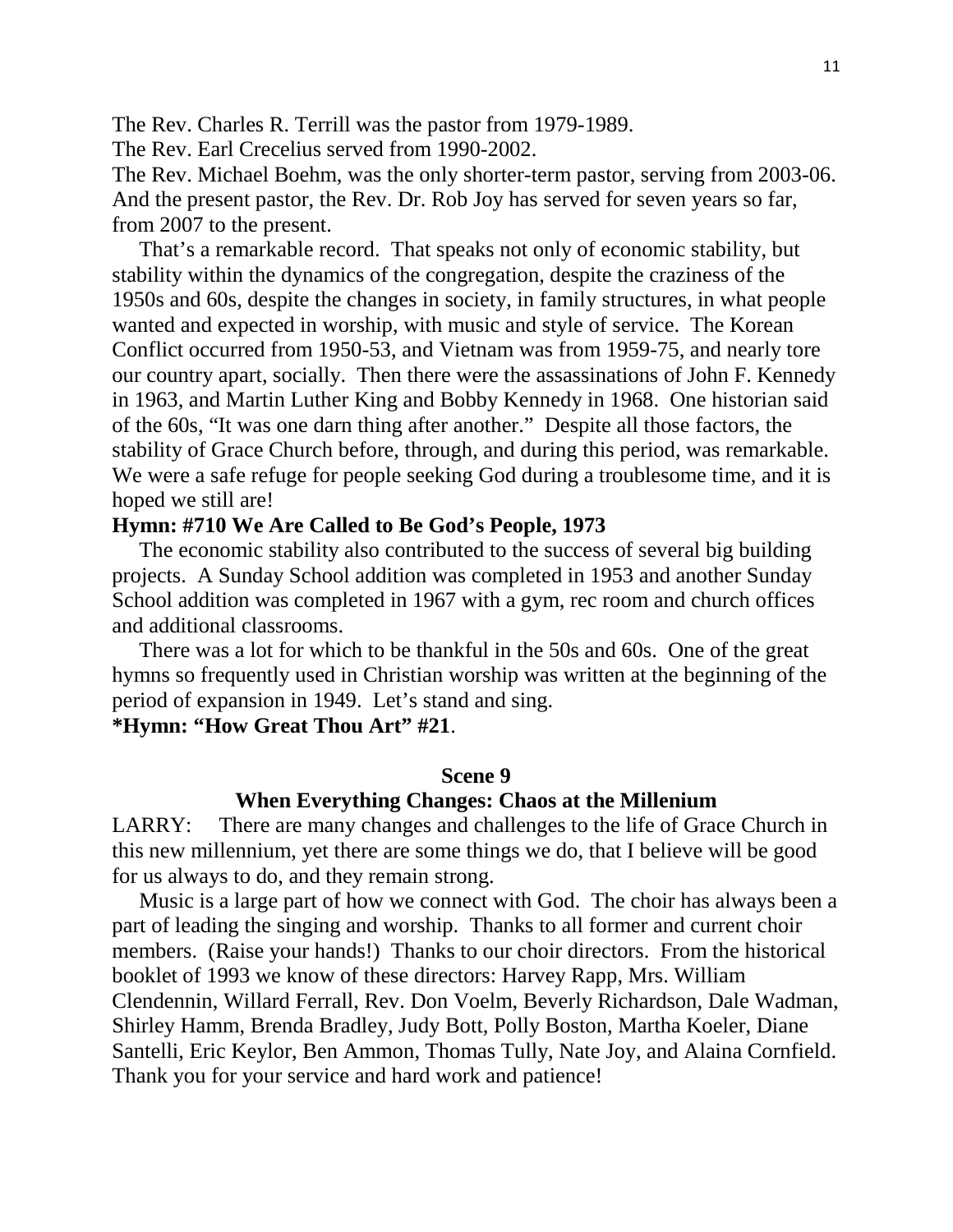It has been some years since we have been able to have a Singspiration. Thanks to all who had a hand and voice in that ministry that made the Christmas season so special.

 We've had a pipe organ since 1907 and it has been used in virtually every service since that time. A list of organists includes: Helen Greenamyer Otto, Stella Kuegle, Harvey Rapp, Oneta Orr, Janet Keller Miller, Anna Rapp Price (daughter of Harvey Rapp), Leona Ehrhart, Glady Pepple Melnick, Lucille Funkhouser Mundy, Helen Cline, and our current organist since 1958, Judy Bott. Thank you for filling our sanctuary with the resonate majestic tones only found on an organ, and giving us a pre-taste (or sound) of heaven.

Remembering all those who have contributed, and celebrating our tradition of praising God with music in worship let us sing:

## **Hymn: In My Life, Lord, Be Glorified (1978)**

(Sunday School and youth slideshow, or pics)

YOUTH: Sunday School from early on, begins the training the child needs to eventually become a mature Christian. The need for Christian education never stops, and many there are who take advantage of the adult classes who study the Bible and encourage Christian discipleship. Thanks to all who participate in that crucial ministry.

 Youth involvement is important and encouraged. Recent youth activities at Grace include: roller skating, movies, lock-ins, Easter breakfasts, chili cook-offs, and one of the most life-changing events: the mission worktrip that tops off the Confirmation class experience. Thanks to all who participated, supported, and made these events happen. Let us sing a favorite of youth groups for over 40 years:

#### **739 Pass It On, (1969)**

(Pic of Grace Church)

ROB: As the church makes it through the change of the millennium period, there are many changes occurring in our world, and in the religious life of the American people. This is a time period when the institutional church is looked upon by many in society in negative terms, for being perceived of as judgmental, stodgy, irrelevant, impractical, useless, while undifferentiated "spirituality" is seen by many as helpful, inspirational, accepting. More and more people are turning away from the Christian church, or refusing to commit to any specific church fellowship. A new type of religious life is starting to reveal itself in Americans. It remains to be seen what it will be exactly, but what we see so far is that it is extremely accepting of all people and lifestyles and religions and seeks to integrate into practice the best of all those. It is interactive, missional, high tech, yet still seeking